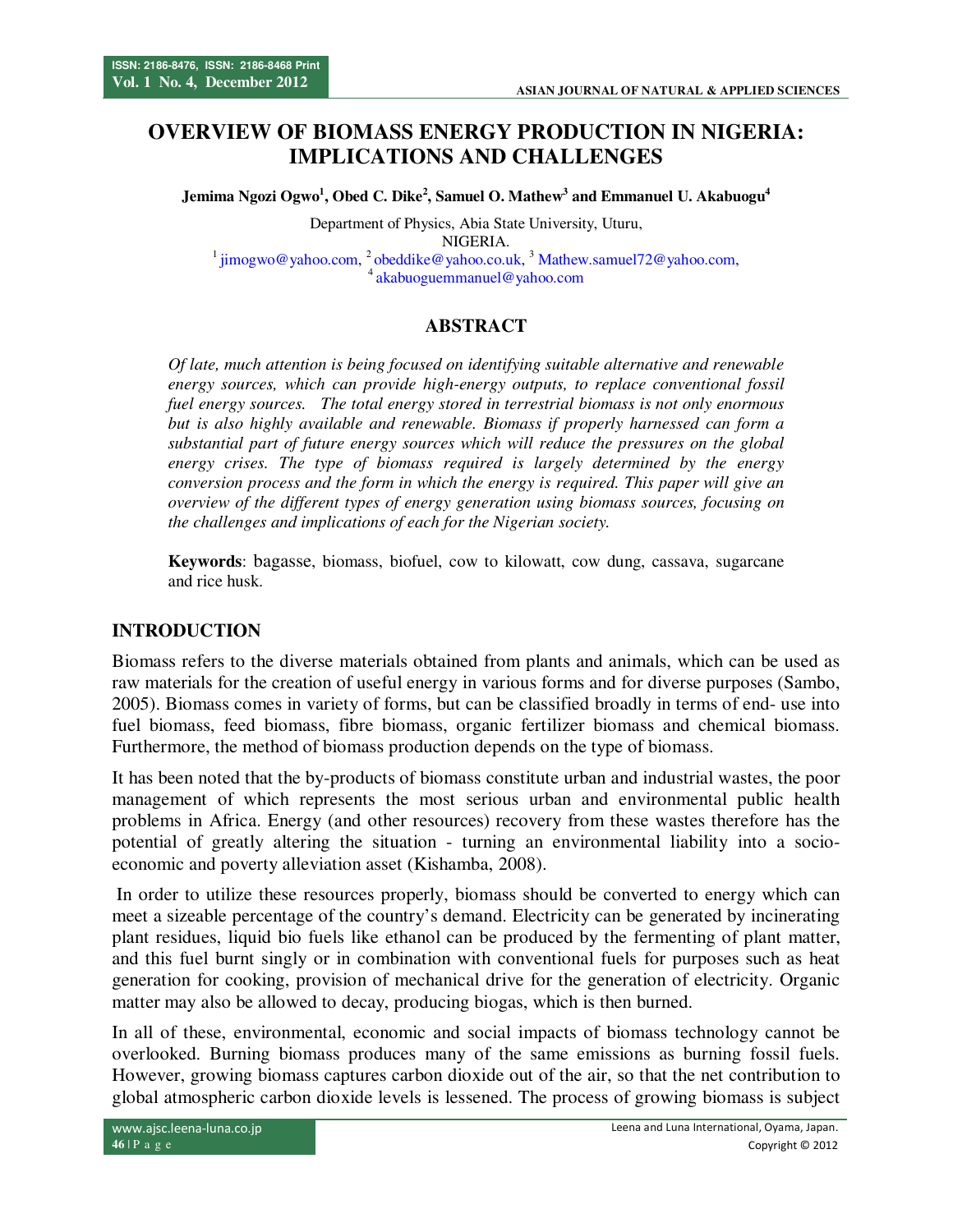to the same environmental concerns as any kind of agriculture. It uses a large amount of land, fertilizers and pesticides for cost – effective growth. Biomass that is produced as a by- product of agriculture shows some promises, but most such biomass is currently being used for plowing back into the soil as fertilizer. Biomass production leads to social participation as communities learn waste management, and to economic growth in that biomass production creates employment and provides income to both the government and the general average populace whose standard of life is also significantly improved.

In this paper, biomass from cassava, sugarcane, rice husk and cow dung are discussed. The paper is divided as follows: Section 1 is on fuel biomass from cassava, Section 2 is on biomass from sugarcane, Section 3 is on biomass from rice husk, and Section 4 is on biomass from cow dung, while in Section 5 the conclusion of the work is presented.

#### **Fuel Biomass from Cassava**

Fuel Biomass comprises of all chemical energy sources in solid, liquid and gaseous forms obtained by processing plant and animal materials. These fuels can be burnt singly or in combination with conventional fossil fuels for the generation of thermal energy for purposes such as cooking, drive or the generation of electricity.

One type of biomass fuel is ethanol. Ethanol is a liquid fuel that can be produced from starchy materials like cassava and sugarcane through fermentation. Other types of biomass fuel include biogas from waste and putrefying plant and animal matter in landfills or biogas digesters (Sambo, 2005). In this section, only liquid biomass fuels – mainly ethanol –are considered.

The bias towards cassava for this purpose is informed by its abundance throughout Nigeria. An effort by the government such as the policy during Obasanjo's government for flour makers to include cassava in their flour should have been encouraging farmers to produce even more of it in recent years.

Currently, most ethanol production in Nigeria is from petrochemicals, which has the undesirable effect of tasking the nation's crude reserve even more. A switch to an alternative such as cassava is therefore more than timely. This would have the desirable effect of not just reducing the dependence on petroleum fractions for the production of ethanol, but also create employment in the rural areas where cassava is grown. The financial benefit to cassava farmers need not be stressed.

Cassava is used for the production of many staple foods in Nigeria, among them "garri", "fufu" and "alibo". Using cassava for the production of ethanol will therefore compete seriously with these other uses. The potential risk is that there could be less cassava for food or cassava for food might be too costly that life for an average Nigerian may be seriously disrupted. Furthermore, as the use of cassava for the production of ethanol will no doubt increase the demand for cassava, this venture may turn cassava into a very profitable cash crop than it is at present, and farmers may abandon the cultivation of other crops in favour of it, disrupting food supply in the country. The lesson is that effort at encouraging a bio fuel enterprise of this nature need to be pursued alongside measures that ensure it does not disrupt food supply in the country. Such measures no doubt, will include engaging farmers on the need to give equal attention to the cultivation of food crops in the face of a cassava boom, subsidizing food crop production by providing farmers with seedlings, farm implements, fertilizer, finance, etc to help them grow food crops easily.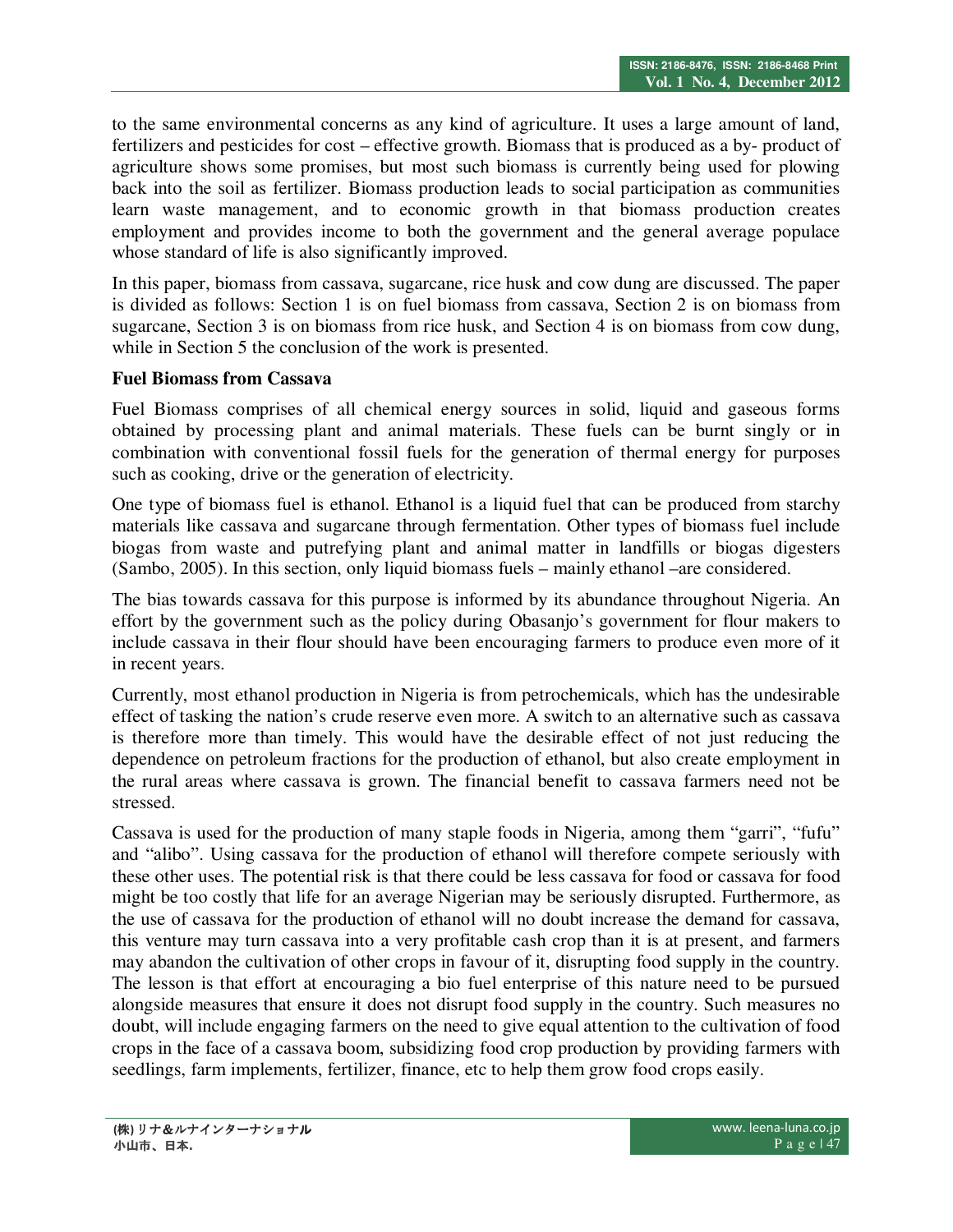The use of biomass creates a number of the same emissions characteristic of the use of fossil fuels and in addition to this is the pressure on the land. However, re grown biomass removes carbon dioxide from the atmosphere, leaving nature balanced and by a careful balancing of priorities efficient use can be made of the land without undue stress. But perhaps the greatest benefit from ethanol production using cassava comes from relying far less on fossil fuel, for the damage done by an overdependence on fossil fuel consumption goes beyond the emissions that result from it. Fossil fuel has to be extracted from the ground or underwater before it can be processed into useful fractions, and anyone acquainted with the situation in the Niger – Delta area of the country where such explorations have been ongoing for decades need not be told of their adverse effects on the land and water. In addition to that fact, considering the processes of extracting ethanol from cassava and petrochemicals from petroleum and then to ethanol, considerable energy savings could be implied by the former which also has the added benefit of being able to extend the longevity of our crude reserve.

The creation of employment through ethanol production from cassava has already been mentioned. Now, it can be added that biomass in the form of ethanol represents stored energy that can be used both in generating electricity and exported, in either case with more funds accruing to the government in taxes on products. Furthermore, petrochemical and pharmaceutical enterprises use ethanol, and a boost in its production no doubt will boost activity in those areas of the economy, with more jobs and more money added to the economy

### **Biomass Energy from Sugarcane**

Sugarcane (*saccharin spp*) is a perennial grass that thrives in the tropical and sub-tropical regions. It requires a frost-free climate with sufficient rainfall during the growing season. As it grows, Sugarcane converts sunlight into chemical energy which it stores inside the plant. Each of the following main plant components contain approximately one-third of its stored energy.

- a. Juice The sweet liquid inside sugarcane stalks containing sucrose used to provide sugar and ethanol.
	- b. Bagasse The dry, fibrous residues left after sugarcane is crushed. One ton of cane produces 270 kilos of bagasse.
	- c. Straw The tops and leaves of sugarcane stalks.

Most practices in Nigeria have involved burning of sugarcane straws in order to drive away snakes and potentially poisonous animals. This process leads to the total destruction of one-third of the energy content of sugarcane. It has also been discovered that vast majority of emissions come from burning the sugarcane field prior to harvesting. Experts have estimated that straw can be burned alongside bagasse in high efficiency boilers to produce bioelectricity that could reach 11500MW (Heinimo, 2009).The bagasse which constitutes major waste product especially in the dry season has the potential power generation of the range 1000 to 9000MW depending on the technology used.

The juice forms a major source of both sugar and ethanol. Ethanol is now widely used to produce a biofuel called bioethanol. The overwhelming advantage of bioethanol for the environment is its potential to be carbon neutral on a lifecycle basis – meaning that the carbon dioxide  $(Co<sub>2</sub>)$ emitted during its use is offset by the absorption from the atmosphere during growth. This ensures reduction of air pollution and harmful emissions. Compared to gasoline, sugarcane ethanol cuts greenhouse gases by at least 60%. Bioethanol has been employed successfully as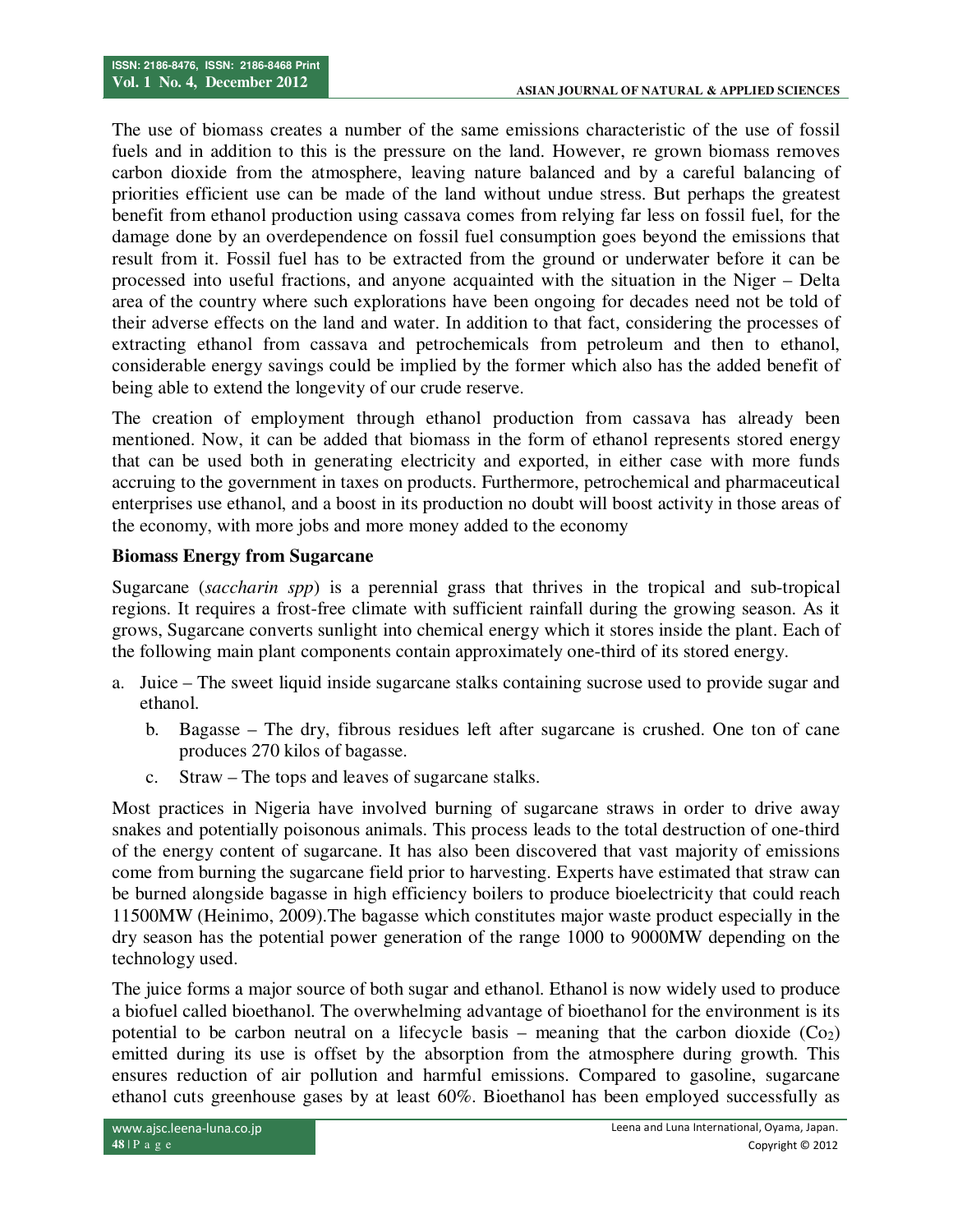fuel for vehicles in its pure form. It can also be used as gasoline additive to increase octane and improve vehicle emissions. Success story of the use of bioethanol abound in countries like Brazil, the U. S and many other developed countries. Ethanol can reduce Nigeria's dependence on fossil fuels. Sugarcane ethanol is one more option for diversifying energy supplies and improving energy security.

Nigeria has vast uncultivated lands in regions which suits perfectly the cultivation of sugarcane. Some of the states where sugarcane can be cultivated successfully include Sokoto, Taraba, Niger, Kogi and most other Northern states. The International Sugar Organization (ISO) has shown that it is possible to increase the amount of land under sugarcane meant for biofuel production in Nigeria and most other African countries without decreasing food production.

Bioelectricity would be particularly important in Nigeria because a large portion of the county's electricity comes from hydro dams. The sugarcane harvesting period coincides with the dry season, so when hydroelectricity power stations sometimes have to reduce output because of low water levels in their reservoirs, sugarcane bioelectricity is most abundant. Bioelectricity also has low environmental impact. Mechanized farming if employed to remove the straw can help to reduce air pollution. Setting up bioelectric plants will surely produce employment opportunities in parts of the country where these production plants are located. Inclusively, it will stem the high rate of rural to urban drift as well as contribute significantly to socio-economic development of the country.

The major problems that face the use of sugarcane as a source of energy are its usage for sugar production (which can pose a food versus energy dilemma), its seasonal nature and decrease in biodiversity. Other problems include the fact that sugarcane cultivation puts a high demand on the soil because of the use of heavy machineries. Trash and green harvesting overcomes many of these problems. Policies should also be put up to balance off the cultivation of sugarcane and other food crops in order to discourage farmers from sacrificing food crops for biofuel which will increase food prices around the world.

Sugarcane cultivation can sustainably contribute to the supply of renewable energy but improved crop husbandry and precision farming are needful to sustain and improve the resource base on which production depends.

### **Biomass from Rice Husk**

Rice husk is a common agricultural residue. The Federal Government of Nigeria has focused on agriculture as a means of diversifying the current crude oil economy and rice is one of the agricultural product that have been earmarked for scaling up. Rice is eaten as a staple food in Nigeria, and if the local production is increased, it will result in increase in rice processing wastes such as rice straw and husk. Rice husk is produced in many parts of Nigeria such as Abakaliki, Afikpo, Ogoja, Sokoto, Birnin Kebbi, Abeokuta, Kano and Jigawa regions. Rice husk dumps are increasing in alarming proportions in these regions. Disposing and evacuating the rice dumps is urgently necessary because of the impending environmental hazards, degradation and pollution it posses to the people and the environs. In attempt to dispose rice husk, most communities set the rice husk dumps on fire, unfortunately a small heap of rice husk takes months to get burnt to ashes . Even when burnt to ashes, it is still an eyesore in the communities especially during the rainy season. Rice husk dumps on fire causes air pollution and accumulation of ash .Therefore the need for urgent evacuation of rice dumps from these communities.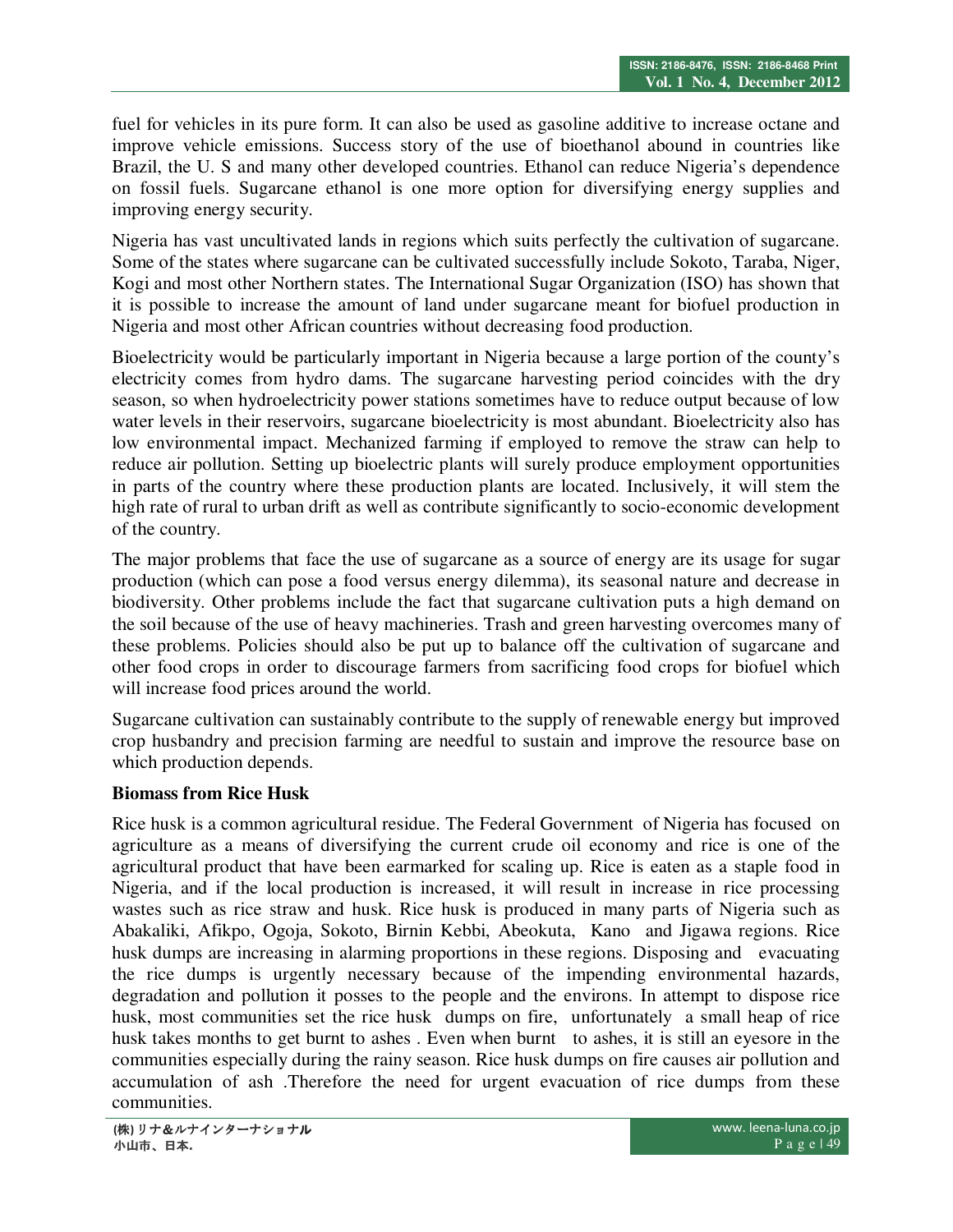Rice husk which is the main by-product of rice processing has been identified as one of the potential biomass based energy source for power generation.Rice husk has a calorific value of 3259k cal/kg (Ezeike, 1983) and therefore can be used as a renewable fuel. The use of rice husk in electricity generation can be achieved with the use of rice husk gasifier coupled with a modified internal combustion engine that drives a generator. Rice husk in gasifier can be converted into fuel gas under high temperature in an atmosphere of about 1% oxygen.

The clean gas – syngas (Eric, 2008) produced can be used directly in a gas powered plant to generate electricity which will be used in the rice mill and the local population. The benefits of energy generation from rice husk include increased diversity and security of electricity supply; serving as a more purposeful way of disposing the agricultural waste; the steam produced can also be used for paddy drying; rice husk ash, the by- product of rice husk power plants can be used in the cement and steel industries; environmental friendliness; improving employment opportunities for the local population; helping achieve the millennium Development Goal on power generation and poverty reduction; and it does not impact negatively on food production.

### **Biomass from Animal Waste: Cow Dung**

Animal waste pollutes the environment. The stench that exhumes near farms testifies to this. The air quality is not only adversely affected; it pollutes the land and river affecting aquatic life. Converting animal waste to energy therefore will not only provide alternative and renewable energy, but will help clean up and provide healthy environment. Animal wastes include poultry droppings cow dung etc. We shall however discuss cow dung in this paper.

Employing biogas technology to convert biological waste into energy helps improve the quality of life and health. Biogas is produced either by anaerobic digestion or fermentation of biodegradable materials. It comprises mainly of methane  $(CH_4)$  and carbon dioxide  $(CO_2)$  with a small amount of hydrogen sulfide and moisture. The biogas mitigates a wide range of environmental undesirables to provide high quality organic fertilizer, provide gas for cooking or electricity generation thereby reducing demand for fuel wood and charcoal for cooking. It improves water quality and mitigates greenhouse gas emission.

Cow dung is usually concentrated in large farms in places where the cows are confined. Huge deposits of dung and other animal waste products are also available in abattoirs. These large abattoirs usually sited in the outskirts of every major town in Nigeria will guarantee the availability of large deposits of cow dung.

Success stories of biomass energy production sited in farms in India, USA and other countries abound. In Nigeria however, where in most cases our cows are not confined, the story of cow to kilowatts sited in a slaughter at Ibadan should be visited and replicated near major slaughter houses.

Cows to Kilowatts – is a unique anaerobic fixed film reactor that treats slaughter house waste on site, producing commercial quantities of organic fertilizer and captures the potent methane that can be used to generate electricity(at the rate of 1000 slaughtered per day, the plant would generate 3,600KWh of electricity) or function as cheap cooking gas. An NGO, Global Network for Environment and Economic Development Research (GNEEDER) with funding from the United Nations piloted the project at Ibadan.

The project brings together three main points of sustainable development: economic efficiency, social collaboration and protection of the environment. Economic efficiency, in the sense that it